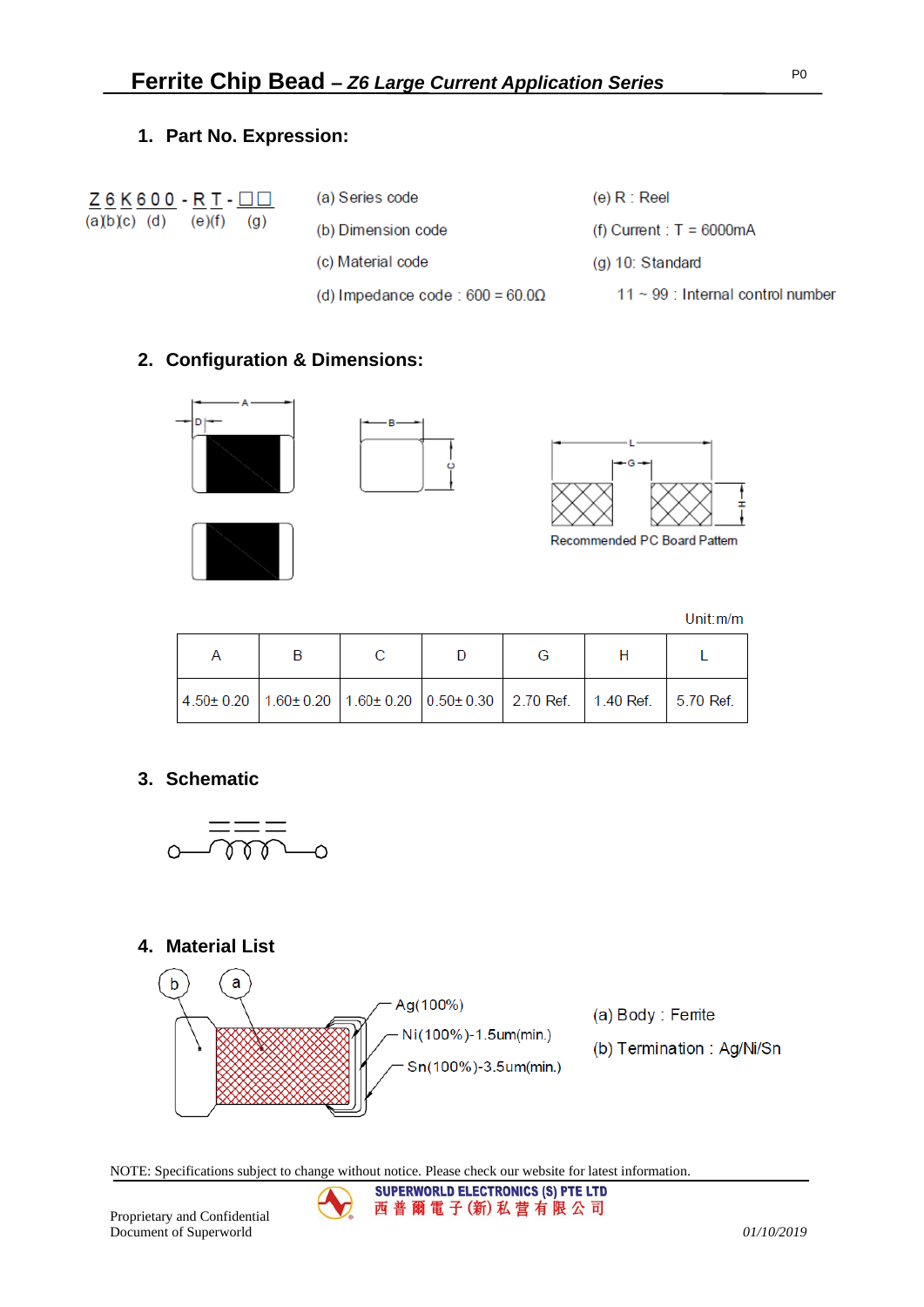### **5. General Specifications**

- a) Operating Temperature: 55°C to +125°C (including self-temperature rise)
- b) Storage Condition (component in its packaging)
	- i) Temperature: Less than 40°C
	- ii) Humidity: 60% RH

### **6. Electrical Characteristics**

| Part Number  | Impedance<br>Ω) | Test<br>Frequency<br>MHz) | DC Resistance<br>$(\Omega)$<br>Max. | <b>Rated Current</b><br>mA)<br>Max. |
|--------------|-----------------|---------------------------|-------------------------------------|-------------------------------------|
| Z6K600-RT-10 | $60 \pm 25\%$   | 60mV/100                  | 0.01                                | 6000                                |
| Z6K800-RN-10 | $80 \pm 25\%$   | 60mV/100                  | 0.04                                | 3000                                |

# **7. Characteristics Curves**



NOTE: Specifications subject to change without notice. Please check our website for latest information.

**SUPERWORLD ELECTRONICS (S) PTE LTD** 西普爾電子(新)私营有限公司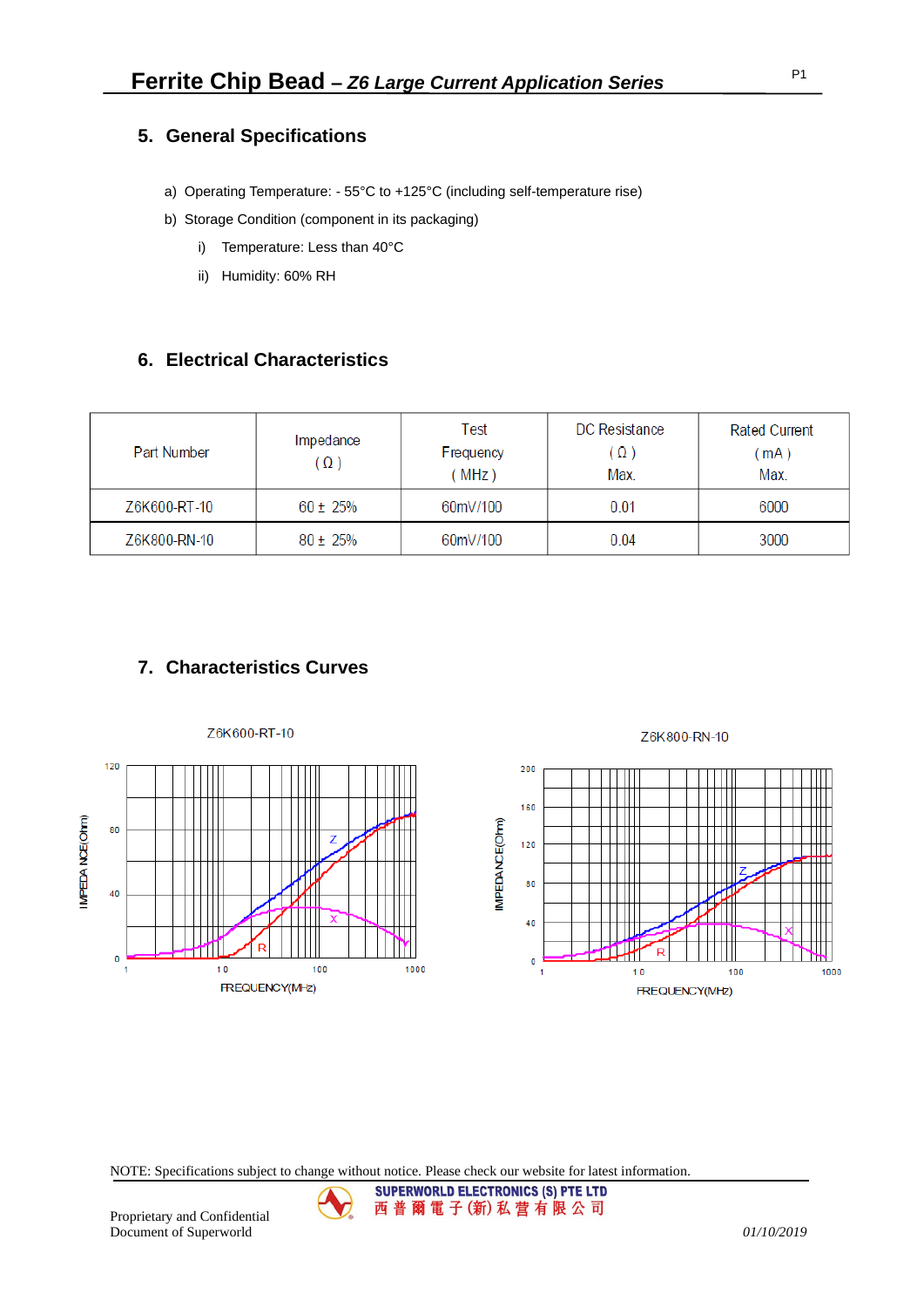### **8. Soldering**

Mildly activated rosin fluxes are preferred. The terminations are suitable for re-flow soldering systems. If hand soldering cannot be avoided, the preferred technique is the utilization of hot air soldering tools.

#### Note:

If wave soldering is used, there will be some risk.

Re-flow soldering temperatures below 240°C, there will be non-wetting risk

#### **8-1.1 Solder Re-flow:**

Recommended temperature profiles for lead free re-flow soldering in Figure 1.

#### **8-1.2 Soldering Iron (Figure 2):**

Products attachment with soldering iron is discouraged due to the inherent process control limitations. In the event that a soldering iron must be employed the following precautions are recommended. Note:

- a) Preheat circuit and products to 150°C.
- b) 350°C tip temperature (Max.)
- c) Never contact the ceramic with the iron tip
- d) 1.0mm tip diameter (Max.)
- e) Use a 20 watt soldering iron with tip diameter of 1.0mm
- f) Limit soldering time to 4~5 secs.



#### **8-1.3 Soldering Volume:**

Accordingly increasing the solder volume, the mechanical stress to product is also increased. Exceeding solder volume may cause the failure of mechanical or electrical performance. Solder shall be used not to be exceeding as shown in the Figure 3. Minimum fillet height = soldering thickness + 25% product height.



NOTE: Specifications subject to change without notice. Please check our website for latest information.

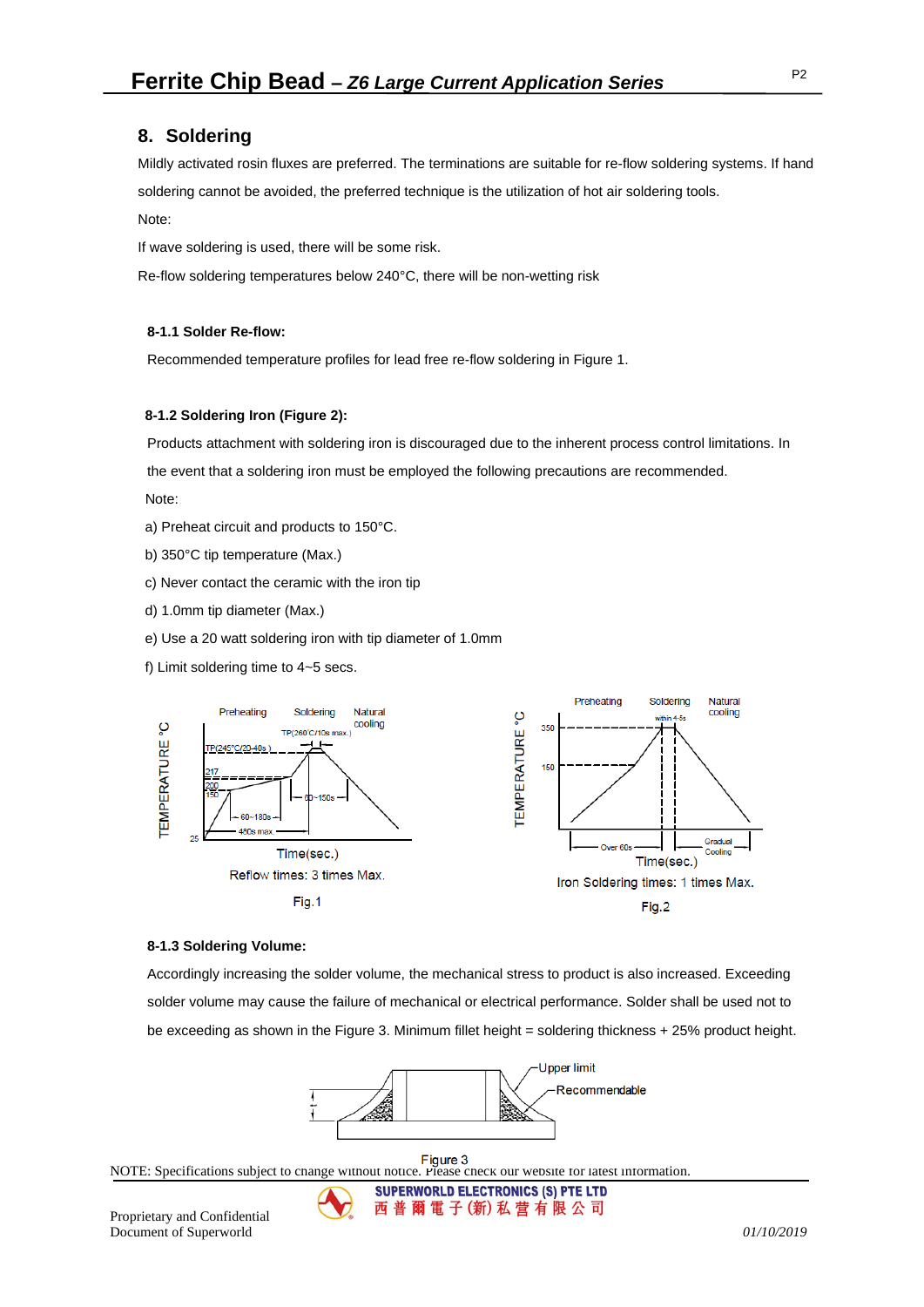# **9. Packaging Information**

### 9-1. Reel Dimension



| <b>Type</b>                                                                  | A(mm) | B(mm) | C(mm) | $\mid$ D(mm) |
|------------------------------------------------------------------------------|-------|-------|-------|--------------|
| 7" x 8mm   $9.0 \pm 0.5$   $60.0 \pm 2.0$   $13.5 \pm 0.5$   $178.0 \pm 2.0$ |       |       |       |              |
| 7" x 12mm   13.5± 0.5   60.0± 2.0   13.5± 0.5   178.0± 2.0                   |       |       |       |              |

P3

#### 9-2.1 Tape Dimension / 8mm

Material of taping is paper



| Size | Bo(mm) | Ao(mm)                                                                                       | Ko(mm) | $P$ (mm) | t(mm) |
|------|--------|----------------------------------------------------------------------------------------------|--------|----------|-------|
| 0    |        | $\vert 0.68 \pm 0.05 \vert 0.38 \pm 0.05 \vert 0.50$ max $\vert 2.0 \pm 0.05 \vert 0.50$ max |        |          |       |



| Size  | Bo(mm)        | A <sub>O</sub> (mm) | Ko(mm)        | $P$ (mm)       | $t$ (mm)      |
|-------|---------------|---------------------|---------------|----------------|---------------|
|       | $1.12 + 0.03$ | $0.62 + 0.03$       | $0.60 + 0.03$ | $2.0 \pm 0.10$ | $0.60 + 0.03$ |
| 2     | $1.85 + 0.05$ | $1.05 + 0.05$       | $0.95 + 0.05$ | $4.0 \pm 0.10$ | $0.95 + 0.05$ |
| 3(09) | $2.30 + 0.05$ | $1.50 + 0.05$       | $0.95 + 0.05$ | $4.0 \pm 0.10$ | $0.95 + 0.05$ |

NOTE: Specifications subject to change without notice. Please check our website for latest information.

SUPERWORLD ELECTRONICS (S) PTE LTD 西普爾電子(新)私营有限公司